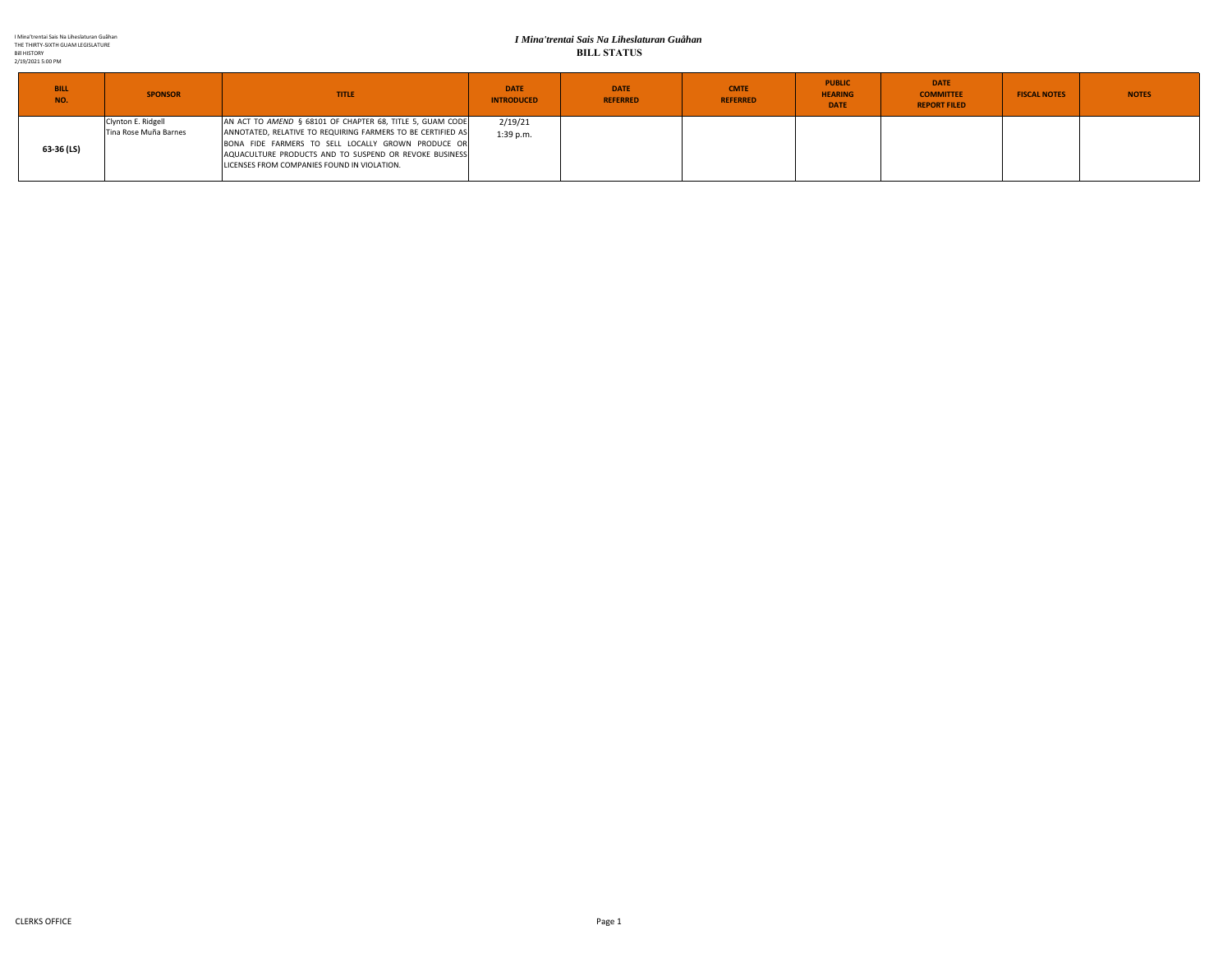## *I MINA′TRENTAI SAIS NA LIHESLATURAN GUÅHAN* **2021 (FIRST) Regular Session**

**Bill No. 63-36 (LS)**

Introduced by: Clynton E. Ridgel Tina Rose Muña Barnes

## **AN ACT TO AMEND § 68101 OF CHAPTER 68, TITLE 5, GUAM CODE ANNOTATED, RELATIVE TO REQUIRING FARMERS TO BE CERTIFIED AS BONA FIDE FARMERS TO SELL LOCALLY GROWN PRODUCE OR AQUACULTURE PRODUCTS AND TO SUSPEND OR REVOKE BUSINESS LICENSES FROM COMPANIES FOUND IN VIOLATION.**

#### 1 **BE IT ENACTED BY THE PEOPLE OF GUAM:**

 **Section 1. Legislative Findings and Intent.** *I Liheslaturan Guåhan* finds that a robust registry of local farmers will give the Department of Agriculture the best opportunity to provide these producers with the resources they need. By mandating this registry for all farmers, we ensure the best chance of matching local government agencies to the producers they need as mandated under Public Law 23- 18. This means the government would finally be taking the steps to be a driving force in creating demand for local produce.

 *I Liheslaturan Guåhan* further finds that this registry will be helpful in a variety of ways beyond the government procurement of local products. This additional oversight by the Department provides the government another tool to prevent agricultural theft. By mandating a registry, we create a barrier for thieves to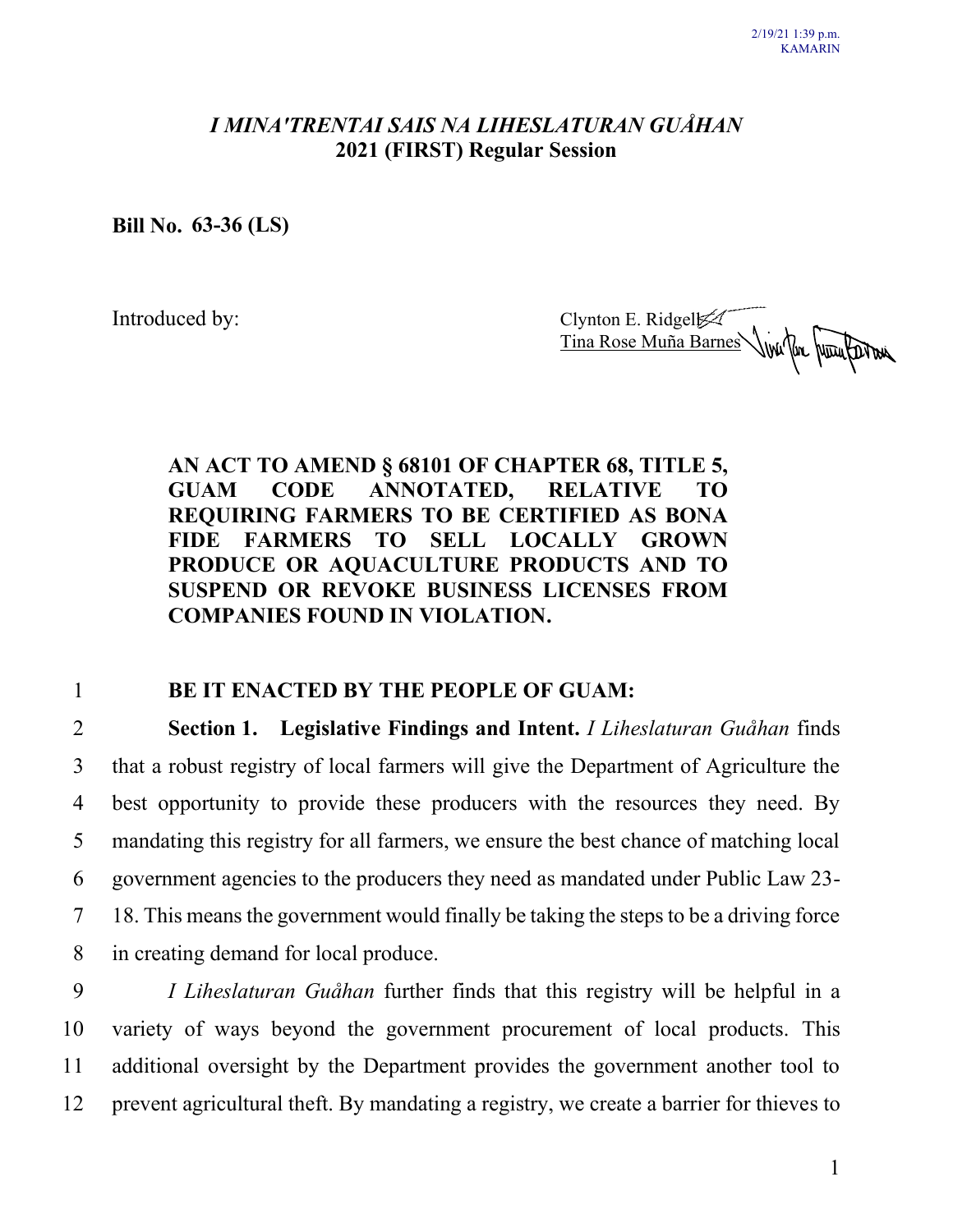steal agricultural products and getting rid of the evidence through sale. This prevents stolen goods from entering Guam's local agricultural market.

 Several government agencies, such as Guam's Soil and Water Conservation Districts and both the local and federal Departments of Agriculture will be able to use this registry to provide government resources and services to those providing food to our communities. Trainings, grant funding, and other programs can be developed and disseminated with the help of a registry of local farmers. Furthermore, Bona Fide certification ensures that all Guam farmers selling agricultural products are trained and are bound to pesticide regulations to ensure that farmers have the tools to provide a quality product that is safe for consumption by the people of Guam.

 Lastly, registering all local agricultural and aquacultural producers with the Department of Agriculture allows the Department to handle all necessary oversight and regulation for both government and private business consumption of local produce.

 Therefore, it is the intent of *i Liheslaturan Guåhan* to mandate the registry of local farmers and develop penalties for those businesses working with unregistered farmers, leaving more room for opportunity and assistance for these agricultural producers. With the increased registry, the Department can keep track of the growth of this industry that is so vital to the food security and the economy of our island community.

 **Section 2.** § 68101 of Chapter 68, Title 5, Guam Code Annotated, is *amended* to read:

# **"§ 68101. Procurement of Local Produce from Local Farmers and Fish from Local Fishermen.**

 The Department of Agriculture shall, on a continuing basis, make every effort to ensure that the crops of the farmers and the fish products of the fishermen of Guam are first procured by agencies of the government, such as Department of Education,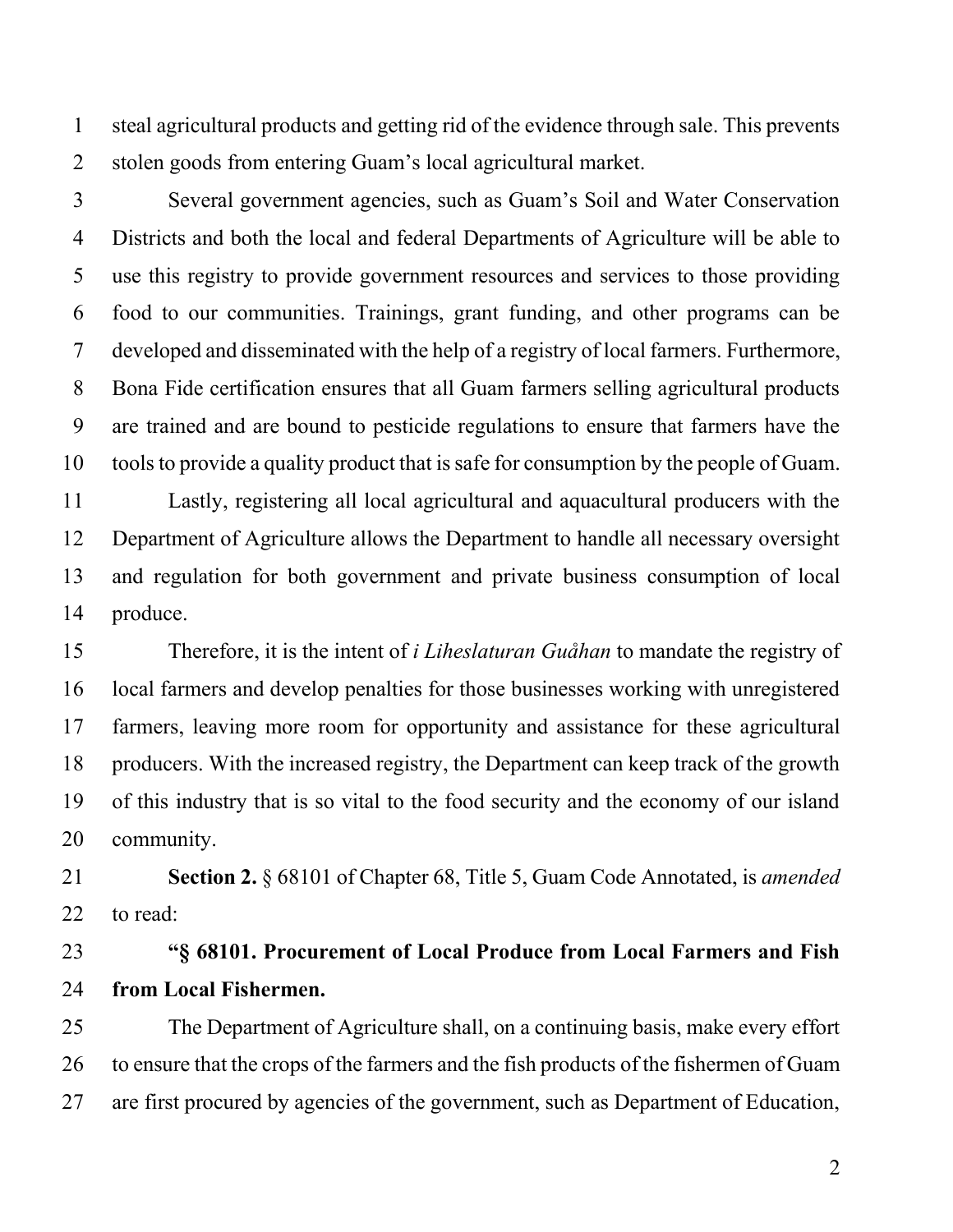Department of Youth Affairs, Department of Corrections, the Guam Memorial Hospital, and the Government House, unless the farmer or fisherman has made previous arrangements for sale to other users.

 The Department shall facilitate the negotiation of prices, amounts and availability of local produce and fish with the farmers and fishermen for the sale to other Government Agencies and shall assist in securing payment from fiscal officers of the respective Agencies. The Department shall provide the necessary advice and assistance to ensure that the crops and fishes are delivered to the particular agency in the best possible condition. All participating Government of Guam Agencies are mandated to give preference to local farmers and fishermen prior to purchasing from off island and other markets or fishing industries owned by foreign countries.

 The Director shall adopt operational procedures relative to establishing a list of qualified local farmers and fishermen and to assist those qualified local farmers and fishermen in establishment of pricing, variety, quantity, quality, availability, and other related logistics to facilitate acquisition of local produce and fish by other Government Agencies consistent with the needs of those agencies.

 Farmers intending to sell locally grown produce or aquaculture products to government agencies, private companies, or private citizens must be registered with the Department of Agriculture as a certified Bona Fide farmer. Farmers selling produce or products to private consumers must have the Bona Fide certificate displayed in a conspicuous location. Government agencies and private companies shall verify the Bona Fide certification of the seller prior to the purchase. Failure of farmers to comply with the provisions of this Section will result in the suspension or delayed certification by the Department of Agriculture. (a) Any eating, drinking, or food establishment as defined in Chapters 23 and

 24 of Title 10, Guam Code Annotated, found purchasing local produce or 27 aquacultural products from a farmer who is not certified by the Department of